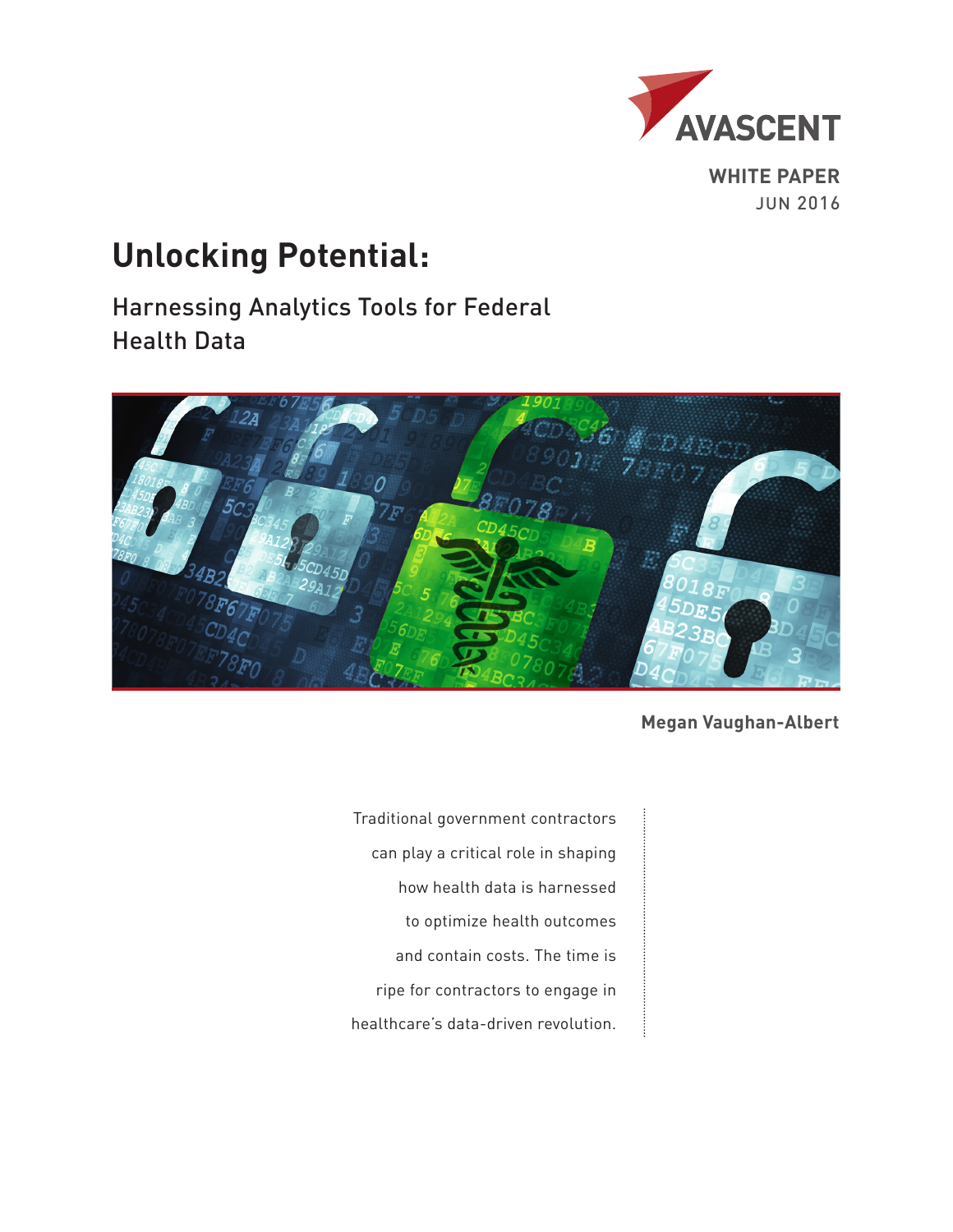

## **Unlocking Potential:**

Harnessing Analytics Tools for Federal Health Data

## I. The promise of health data analytics collides with reality

Data-driven quality improvement is at the heart of the American healthcare system's ongoing information-technology and patient-care transformation. Healthcare data analytics are key to this process. Despite this axiom, health analysts, policy makers, providers, and payers currently spend a majority of their time managing health data rather than solving problems and improving patient care.1 Data analytics holds plenty of promise to address many of healthcare's thorniest problems, but only if it does not lead to more complications for providers, payers, and patients.

Rising healthcare costs and demographic pressures, increasing EHR adoption, and providers' interest in targeting at-risk patient communities using population health data are driving analytics adoption. Consumers' demand for healthcare quality and transparency given increased cost sharing and the emergence of

enabling technologies like social media is creating additional pressure. Payers' movement from a feefor-service to a value-based care model is another key driver. There is a growing sense of urgency in employing data analytics as the central tool in addressing these challenges, which is reflected in the Department of Health and Human Services (HHS) and Department of Veterans Affairs' (VA's) fiscal year (FY) 2017 Information Technology budget requests. Nearly \$1B of the combined budget request focuses on analytics-enabling processes such as meta data management, data warehouses, and data mining, as well as analytics-driven population health management.

 **Nearly \$1B of the combined budget request focuses on analyticsenabling processes such as meta data management, data warehouses, and data mining, as well as analytics-driven population health management."**

However, the possibilities of healthcare data-driven innovation are currently bounded by technical and policy limitations. In 2010, the federal government's Health Data Initiative granted public access to significant amounts of government health data with the intention of empowering entrepreneurs, researchers, and policy makers to develop innovations that would lead to better health outcomes.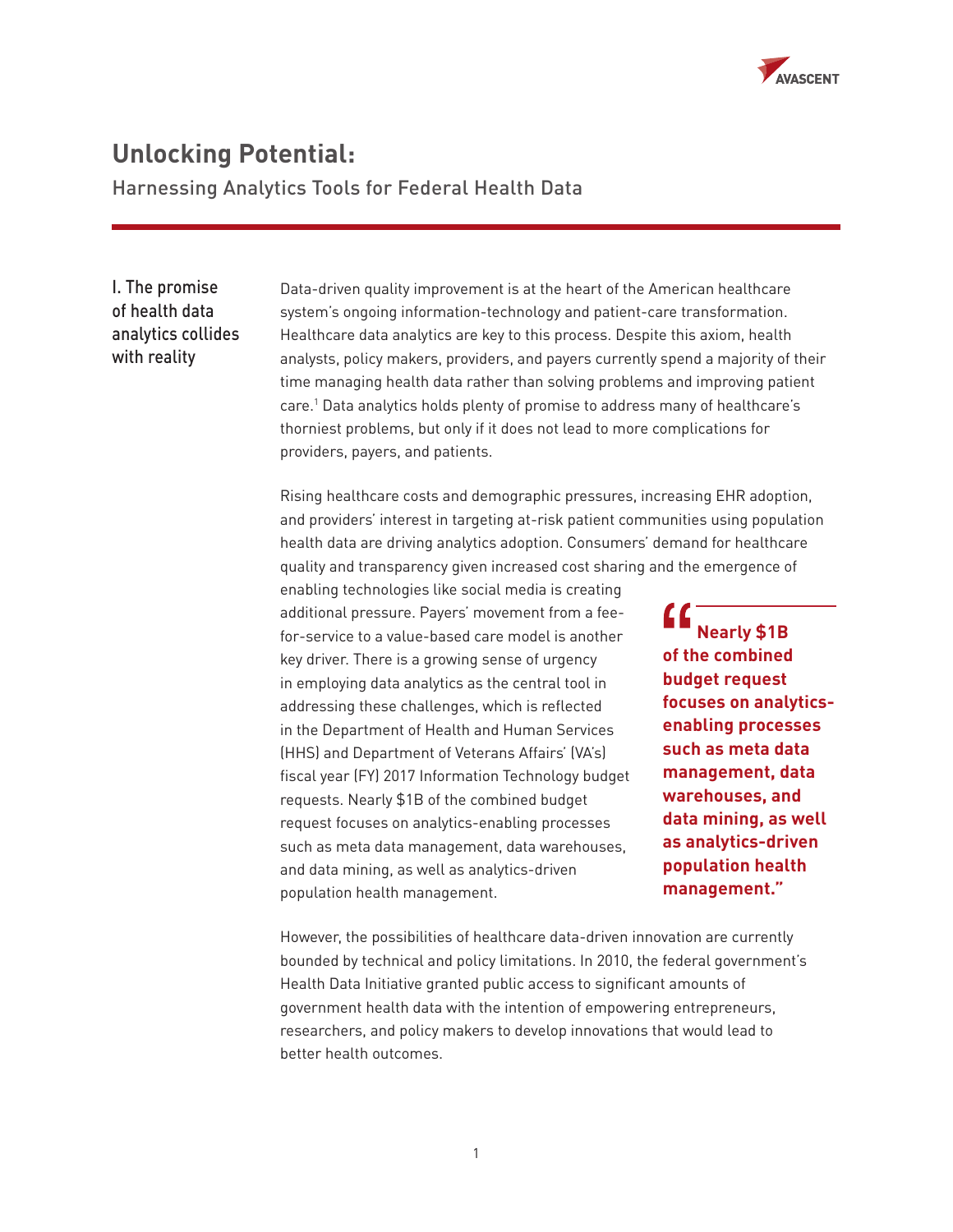

The initiative's potential remains unrealized, however, owing to persistent stumbling blocks that prevent us from fully leveraging healthcare data analytics:

> Private companies and researchers must be incentivized to more widely share silo-ed data across the healthcare community; shared data must be interoperable



Improvements in data standardization in how data is collected, processed, and labeled and universal use of common, federally recognized national standards is still required

> Patients and researchers often encounter difficulty gathering comprehensive records, especially when they move across provider or payer networks.2

## II. Reaching for real change with federal healthcare analytics

Meaningful examples of health data being used to address social and public challenges abound. For example, CMS is mapping opioid prescription data to show localities and providers that are likely overprescribing; Massachusetts, for instance, has a relatively low level of opioid abuse, but data allowed authorities to identify outliers—one nurse practitioner accounted for almost 50% of opioid prescriptions.3 HHS' Office of Inspector General has used pharmacy-billing data as a key part of its fight against fraud in Medicare Part D, flagging pharmacies with suspicious billing patterns, such as larger-than-average opioid sales or dispensing to patients with four listed prescribers when the national average is two.4 CMS' Fraud Prevention System is being used to employ predictive analytics to further prevent inappropriate Medicare billing—the tool prevented or identified \$820 million in improper payments in FY15, representing a \$10 to \$1 return on investment. This marks a significant shift from CMS' previous "pay and chase" model to a data-based prevention approach.5

Other evolving areas of interest include connected healthcare and patient monitoring, population health applications, and chronic disease management. Identifying and quantifying geographical demand for services and siting new health facilities and treatment options, tracking the long-term effectiveness of new treatments, reducing readmission rates and geographic disparities, and managing bed availability can all be improved through data analytics methods. These efforts will significantly increase efficiency expectations and accountability of federally administered and private care network operations.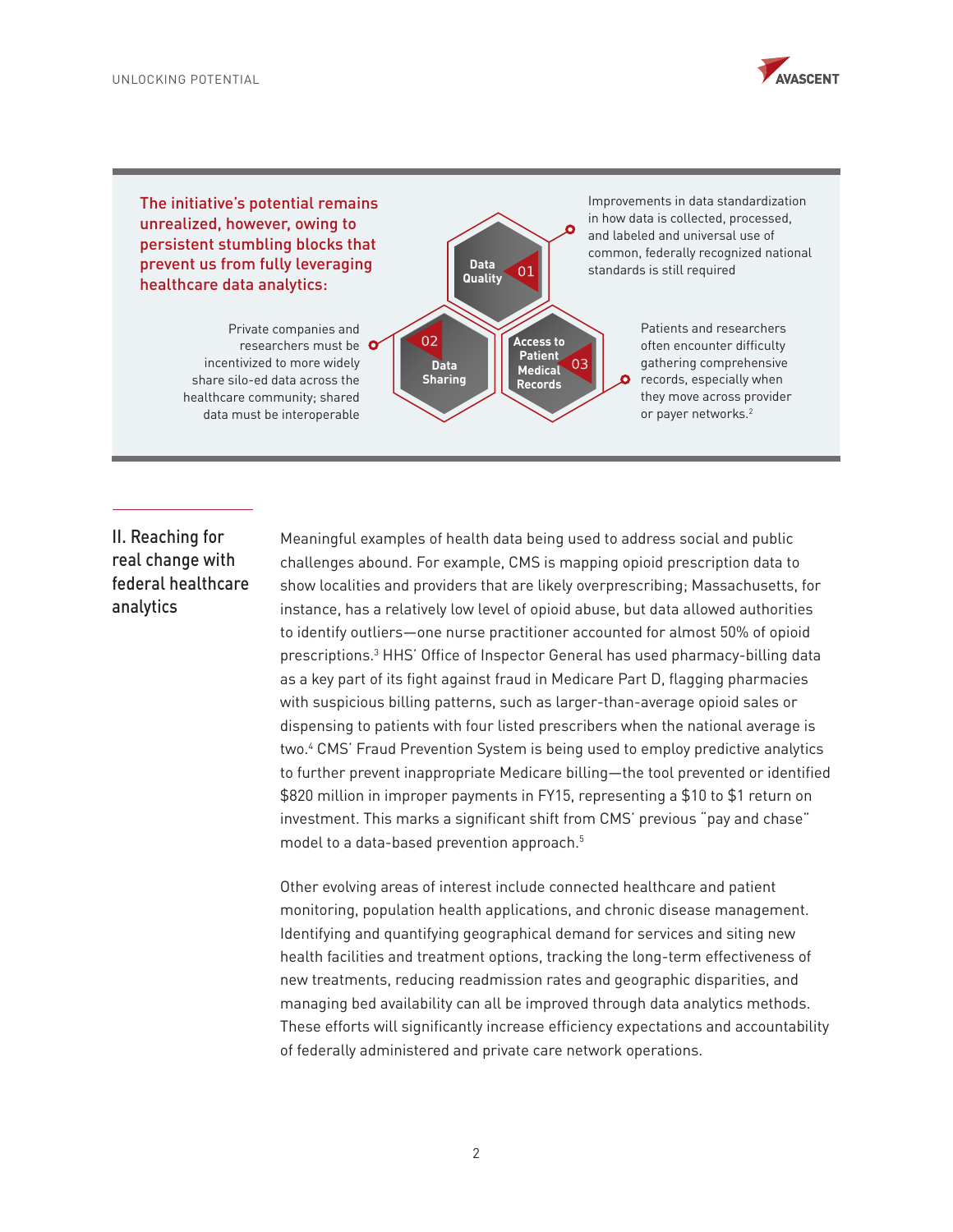

III. Seizing opportunities requires overcoming challenges for industry

Traditional government contractors will play a critical role in shaping how health data is harnessed to optimize health outcomes and contain costs. Currently, there are two general types of solutions in the market: data agnostic tools that pull in disparate datasets to visualize, analyze, and share existing data (e.g., Tableau, ESRI, Socrata), and proprietary data sources and services that can be combined with open source data for actionable insights (e.g., IMS Health, LexisNexis). Both can require third-party integration and analysis.

|                                                                                                                                       | Collaborate on health data standardization efforts                                                                                                                                       |
|---------------------------------------------------------------------------------------------------------------------------------------|------------------------------------------------------------------------------------------------------------------------------------------------------------------------------------------|
| When systems<br>integrators<br>tackle large IT<br>modernization<br>projects at<br>government<br>customers, it will<br>be critical to: | Ensure that data contained within target systems are<br>discoverable, comprehensible for users at varying<br>sophistication levels, and rapidly shareable                                |
|                                                                                                                                       | Build standardized data warehouses                                                                                                                                                       |
|                                                                                                                                       | Develop IT frameworks that are not dependent on<br>the implementation contractor                                                                                                         |
|                                                                                                                                       | Incorporate identity management tools that ensure<br>patient privacy, protect personally identifiable<br>information, and grant appropriate access given<br>applicable legal frameworks. |

Ongoing cyber vulnerabilities and recent government breaches add another layer of complexity to this process. Demonstrating an understanding of these dynamics in technical bid proposals can help provide a competitive edge over competitors with limited understanding of customer bureaucracy and legal restrictions.

A number of established government contractors have developed their own internal analytics offerings that can pull disparate data sets from within government organizations and make them searchable, understandable, and sharable. Others may still be looking for specialized partners to help differentiate their offerings. Finding commercial partners that can better manage large datasets by utilizing software frameworks such as Hadoop or Spark, exploit progressing machine learning or cognitive computing technologies to enable predictive analytics, or better visualize data will strengthen a contractor's technical proposals.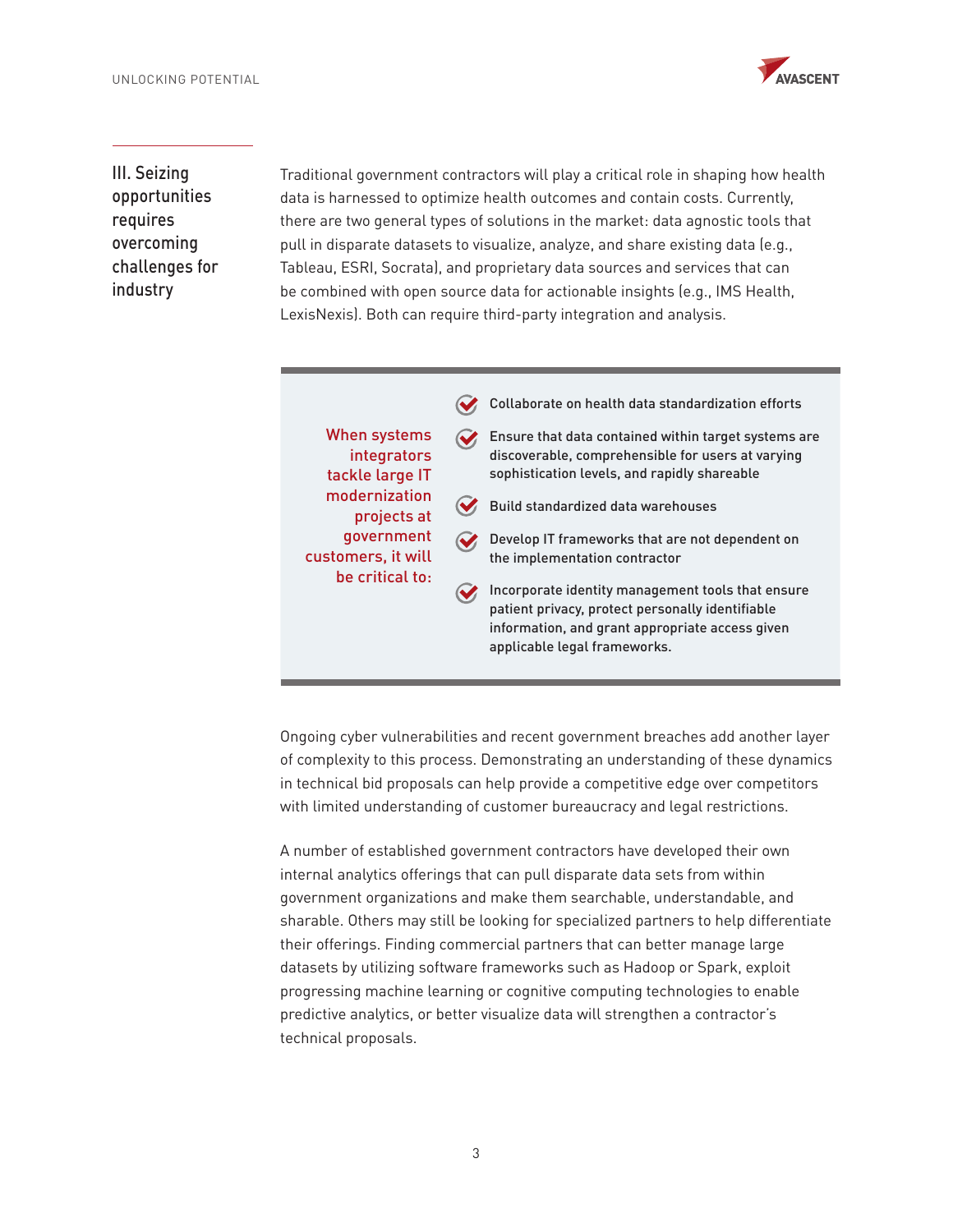

Customer understanding of these technologies remains at a nascent stage, necessitating dedicated direct education and marketing efforts. Traditional federal health contractors can use existing relationships with key customers at CMS, the Centers for Disease Control and Prevention, the Food and Drug Administration, the VA, and others to initiate these conversations. Government customers are exploring the idea of harnessing their data for new uses, but cultural and legal

 **Customer understanding of these technologies remains at a nascent stage, necessitating dedicated direct education and marketing efforts."**

barriers remain that commercially-focused technology firms may not understand. This is where government contractors with deep customer and mission systems familiarity can articulate the power of data analytics in language that will hasten

### Approaching Government Analytics Customers

*Seizing opportunities at key government customers will require strategic dialogue*  with federal regulators and influential stakeholders as well as dedicated end *customer outreach to shape demand.*

| <b>REGULATORS / INFLUENCERS</b>                                                                                                                                                                                                                | <b>END CUSTOMER BUYERS</b>                                                                                                                                                                                                                                                              |                                                                                                                                                                                                                                                                                                      |
|------------------------------------------------------------------------------------------------------------------------------------------------------------------------------------------------------------------------------------------------|-----------------------------------------------------------------------------------------------------------------------------------------------------------------------------------------------------------------------------------------------------------------------------------------|------------------------------------------------------------------------------------------------------------------------------------------------------------------------------------------------------------------------------------------------------------------------------------------------------|
| <b>APPROACH</b>                                                                                                                                                                                                                                | Engage in high level dialogue<br>engagement, standards development,<br>and technology demonstrations to<br>influence requirements                                                                                                                                                       | Refine end customer<br>understanding through<br>stakeholder outreach to improve<br>proposal and contract pursuit                                                                                                                                                                                     |
|                                                                                                                                                                                                                                                | <b>KEY OFFICES</b>                                                                                                                                                                                                                                                                      |                                                                                                                                                                                                                                                                                                      |
| Department of<br>Health and Human<br>Services (HHS)<br>Office of the National<br>Coordinator for Health<br>IT (ONC)<br>Office of the Secretary<br>$\bullet$<br>Office of Inspector<br>General<br>Office of Care<br>Transformation<br>ldeas Lab | <b>Centers for</b><br><b>CMS</b><br>Medicare and<br><b>Medicaid Services (CMS)</b><br>• Center for Consumer<br>Information and<br>Insurance Oversight<br><b>Qualified Entity</b><br>$\bullet$<br>Medicare Data Sharing<br>Program<br>Information Products<br>Group<br>Innovation Center | <b>Centers for</b><br><b>CMS</b> Medicare and<br><b>Medicaid Services (CMS)</b><br>Office of Enterprise Data<br>and Analytics<br>Center for Program Integrity<br>۰<br><b>Centers for Disease</b><br><b>Control and Prevention</b><br>(CDC)<br>$\Lambda$ Food and Drug<br><b>Administration (FDA)</b> |
| Agency for<br>R Healthcare<br><b>Research and Quality</b><br>[AHRQ]                                                                                                                                                                            | <b>Centers for Disease</b><br>Control and<br><b>Prevention (CDC)</b><br><b>National Center for</b><br>$\bullet$<br><b>Health Statistics</b>                                                                                                                                             | <b>National Institutes of</b><br><b>Health (NIH)</b><br><b>Veterans Affairs (VA)</b><br><b>Financial Service</b><br>Center                                                                                                                                                                           |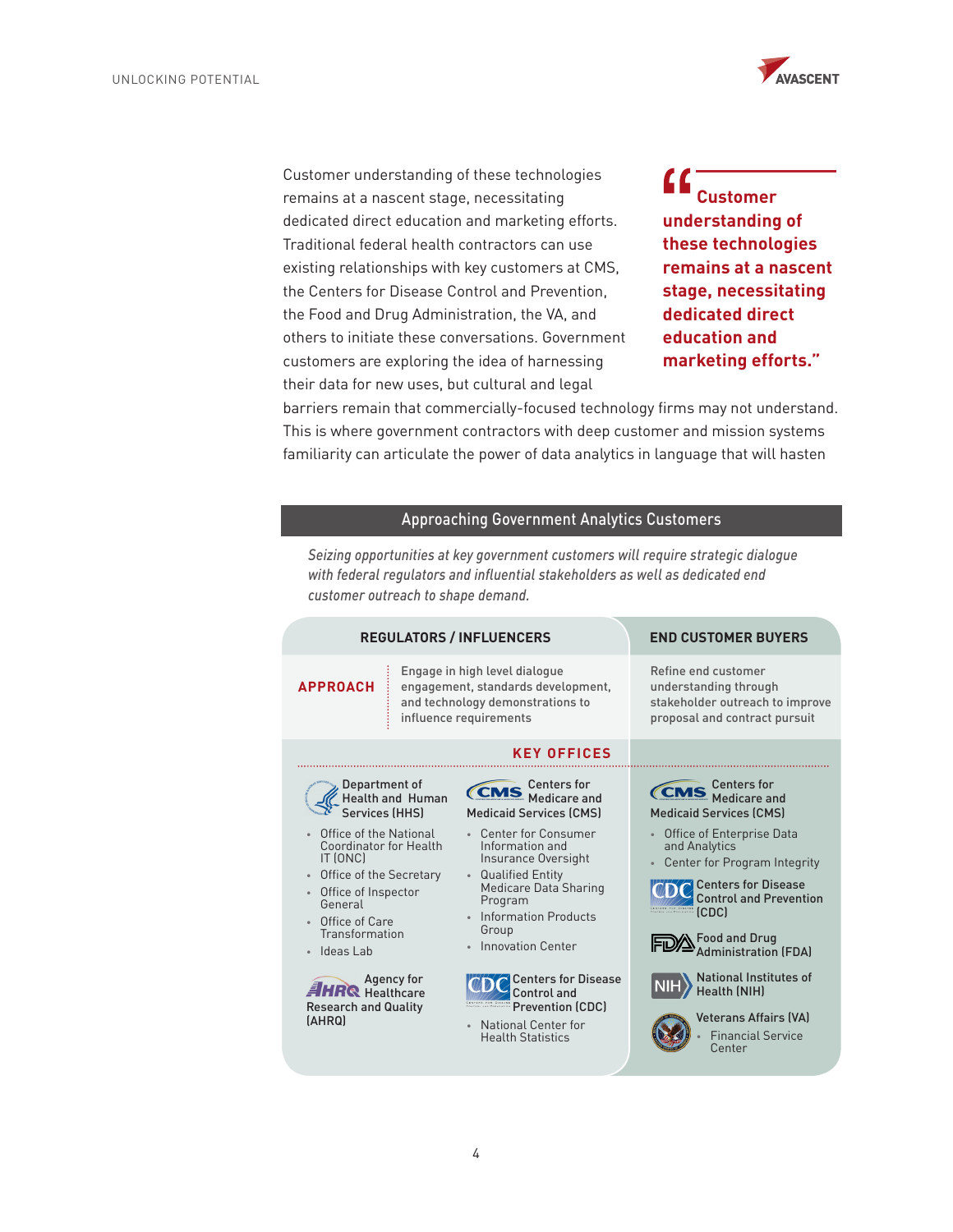

customers to act. At the same time, many contract opportunities are likely to be relatively small when compared with larger systems integration programs of record, and will require intensive, proactive shaping. Therefore, contractors need to develop consistent but scalable campaigns that can be employed efficiently in a variety of situations.

## IV. Moving beyond data management

The time is ripe to refine how existing customers harness the power of the petabytes of data held by government agencies. As commercial competitors continue to innovate, systems integrators and other established government contractors will need to keep up, either through their own differentiated offerings or partnerships with advanced technology providers. Companies that are willing to start dialogues with key stakeholders about data analytics will be among the best positioned for future opportunities at top health customers. Managing data is not the challenge ahead; rather, it is ensuring that health data is best leveraged to address some of healthcare's biggest dilemmas.

#### ................... Endnotes

- 1 <https://www.healthcatalyst.com/healthcare-analytics-best-practices>
- 2 Jessie Bur, "Biden Calls on Big Data for Cancer Moon Shot," *Meritalk*, May 9, 2016: https:// www.meritalk.com/articles/biden-calls-on-big-data-for-cancer-moon-shot/.
- 3 Jessie Bur, "Big Data Could Help Cure the Opioid Addiction Epidemic," *Meritalk*, May 9, 2016: https://www.meritalk.com/articles/big-data-could-help-cure-the-opioid-addictionepidemic/.
- 4 Ibid.
- 5 http://www.hhs.gov/sites/default/files/fy2017-budget-in-brief.pdf, p. 86.